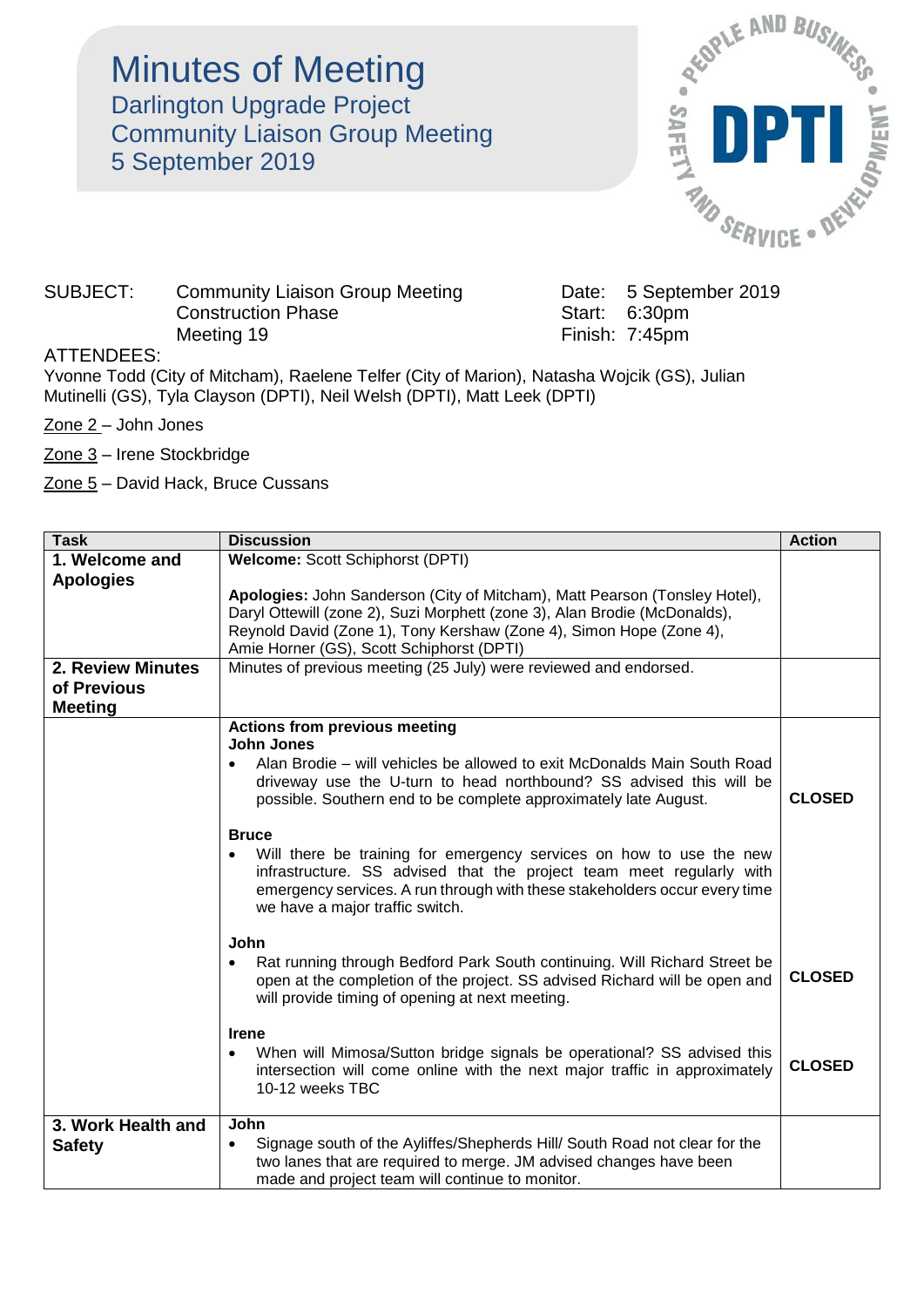|                   | <b>David</b><br>Main South Road bridge over southern expressway, the merge to one lane<br>from two is one is causing issues in morning peak. JM advised project<br>team will continue to monitor, these arrangement will remain until<br>completion on the lowered motorway.<br>John<br>Line marking needing be resprayed in some location. GS to review<br><b>ACTION</b>                                                                                                                                                                                                                                                                                                                                                                                                                                                                                                                                                                                                                                                                                                                                                                                                                                                                                                                                                                                                                                                                                                                                                                                                                                                                                     | <b>ACTION</b> |
|-------------------|---------------------------------------------------------------------------------------------------------------------------------------------------------------------------------------------------------------------------------------------------------------------------------------------------------------------------------------------------------------------------------------------------------------------------------------------------------------------------------------------------------------------------------------------------------------------------------------------------------------------------------------------------------------------------------------------------------------------------------------------------------------------------------------------------------------------------------------------------------------------------------------------------------------------------------------------------------------------------------------------------------------------------------------------------------------------------------------------------------------------------------------------------------------------------------------------------------------------------------------------------------------------------------------------------------------------------------------------------------------------------------------------------------------------------------------------------------------------------------------------------------------------------------------------------------------------------------------------------------------------------------------------------------------|---------------|
|                   |                                                                                                                                                                                                                                                                                                                                                                                                                                                                                                                                                                                                                                                                                                                                                                                                                                                                                                                                                                                                                                                                                                                                                                                                                                                                                                                                                                                                                                                                                                                                                                                                                                                               |               |
| 4. Project Update | Julian Mutinelli provided the below update of current works:<br>Southern end requires last layer of asphalt, due to be complete over the<br>$\bullet$<br>coming months<br>Major traffic switch to occur on the weekend of 20-22 September. Traffic<br>$\bullet$<br>will be switch with the Ayliffes Road bridge opening to northbound traffic.<br>Final works for the off ramp of Aylifffes Road bridge.<br>$\bullet$<br>Works continuing on construction of surface road to final design.<br>On-going remediation works on revetment walls on the eastern side of the<br>lowered motorway.<br>Tonsley Boulevard bridge works are progressing well with permanent<br>access arrangements now in place. Excavation has been completed<br>underneath the structure and drainage works are ongoing for the next<br>couple of months. Asphalt will then be placed underneath, for the lowered<br>motorway.                                                                                                                                                                                                                                                                                                                                                                                                                                                                                                                                                                                                                                                                                                                                                        |               |
|                   | <b>Upcoming works:</b><br>Completion of Ayliffes Road bridge and opening to traffic<br>$\bullet$<br>Tonsley intersection completion<br>$\bullet$<br>Main South Road surface roads completed to final design<br>$\bullet$<br>Final kerbing works<br>$\bullet$<br>Landscaping ongoing<br>$\bullet$<br>Final cycle path and bus stop works<br>$\bullet$                                                                                                                                                                                                                                                                                                                                                                                                                                                                                                                                                                                                                                                                                                                                                                                                                                                                                                                                                                                                                                                                                                                                                                                                                                                                                                          |               |
| 5. Flinders Link  | Neil Welsh provided the below update:                                                                                                                                                                                                                                                                                                                                                                                                                                                                                                                                                                                                                                                                                                                                                                                                                                                                                                                                                                                                                                                                                                                                                                                                                                                                                                                                                                                                                                                                                                                                                                                                                         |               |
| <b>Update</b>     | Closure of the Tonsley station occurred on Friday 28 June (after last<br>$\bullet$<br>service).<br>Services now terminate at Clovelly Park station on the Tonsley line for the<br>$\bullet$<br>duration of construction of the Flinders Link Project.<br>It is expected that passenger services will be operating on the new section<br>$\bullet$<br>of line in the second half of 2020.<br>Drainage works now complete on Birch Crescent.<br>$\bullet$<br>Piers are now visible between Sturt and the lowered motorway.<br>$\bullet$<br>Piling currently being undertaken on Flinders oval for the new Flinders<br>$\bullet$<br>station.<br>Works for the project will be generally undertaken from Monday to<br>Saturday between the hours of 7am and 7pm. Night works will be<br>undertaken by exception and advance notice will be provided to residents<br>and stakeholders.<br>Tonsley line review is currently with the Minister's office, will be made<br>$\bullet$<br>public once approved.<br>John<br>When will the decision be made on the new location of the new Tonsley<br>station? NW advised the decision hasn't been made as yet and is currently<br>under review.<br>Raelene<br>When will the feedback/report be released from the Tonsley Line review?<br>NW advised the report is currently with the Minter for review.<br>Will there be landscaping on Birch Crescent as part of the Flinders Link<br>$\bullet$<br>Project? NW advised that this section will be landscaped.<br>What will be the access to the new Flinders Station? NW advised there will<br>be a shared use path adjacent to the elevated rail bridge. Lift and stairs |               |